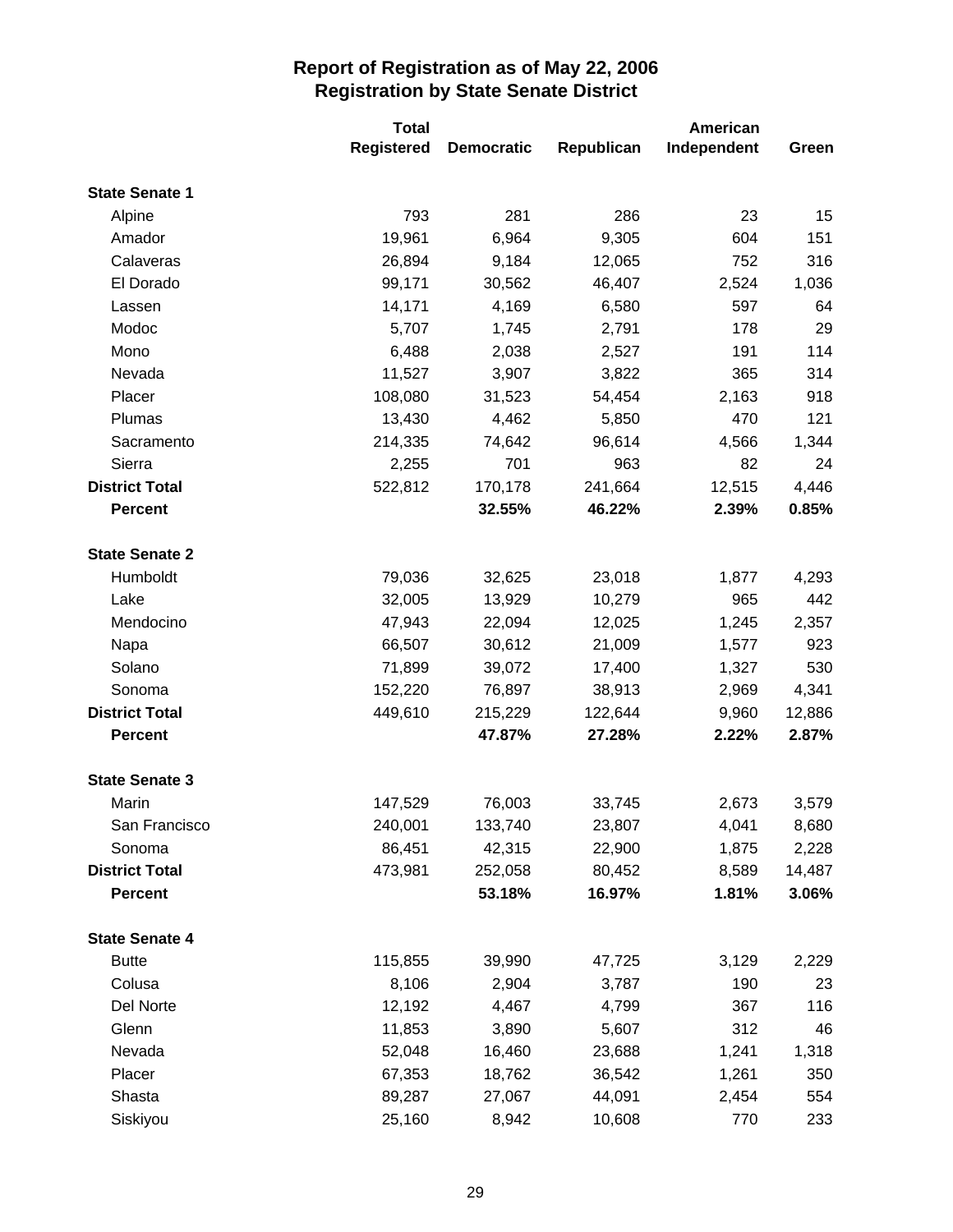|                       |             | <b>Natural</b>   | Peace and |                  | Decline to   |
|-----------------------|-------------|------------------|-----------|------------------|--------------|
|                       | Libertarian | Law              | Freedom   | Other            | <b>State</b> |
| <b>State Senate 1</b> |             |                  |           |                  |              |
| Alpine                | 5           | $\boldsymbol{0}$ | 1         | $\overline{2}$   | 180          |
| Amador                | 132         | 14               | 31        | 165              | 2,595        |
| Calaveras             | 335         | 19               | 63        | 96               | 4,064        |
| El Dorado             | 682         | 57               | 252       | 655              | 16,996       |
| Lassen                | 88          | 11               | 27        | 67               | 2,568        |
| Modoc                 | 44          | 3                | 9         | $\boldsymbol{0}$ | 908          |
| Mono                  | 65          | 3                | 15        | $\boldsymbol{0}$ | 1,535        |
| Nevada                | 132         | 12               | 25        | 17               | 2,933        |
| Placer                | 737         | 69               | 174       | 249              | 17,793       |
| Plumas                | 95          | 14               | 36        | 12               | 2,370        |
| Sacramento            | 1,011       | 114              | 713       | 489              | 34,842       |
| Sierra                | 27          | $\mathbf 0$      | 6         | 30               | 422          |
| <b>District Total</b> | 3,353       | 316              | 1,352     | 1,782            | 87,206       |
| <b>Percent</b>        | 0.64%       | 0.06%            | 0.26%     | 0.34%            | 16.68%       |
| <b>State Senate 2</b> |             |                  |           |                  |              |
| Humboldt              | 710         | 106              | 279       | 224              | 15,904       |
| Lake                  | 217         | 21               | 114       | 73               | 5,965        |
| Mendocino             | 379         | 60               | 254       | 270              | 9,259        |
| Napa                  | 390         | 52               | 142       | 1,006            | 10,796       |
| Solano                | 296         | 50               | 164       | 405              | 12,655       |
| Sonoma                | 995         | 137              | 471       | 889              | 26,608       |
| <b>District Total</b> | 2,987       | 426              | 1,424     | 2,867            | 81,187       |
| <b>Percent</b>        | 0.66%       | 0.09%            | 0.32%     | 0.64%            | 18.06%       |
| <b>State Senate 3</b> |             |                  |           |                  |              |
| Marin                 | 813         | 119              | 325       | 430              | 29,842       |
| San Francisco         | 1,442       | 325              | 1,035     | 376              | 66,555       |
| Sonoma                | 538         | 62               | 220       | 573              | 15,740       |
| <b>District Total</b> | 2,793       | 506              | 1,580     | 1,379            | 112,137      |
| <b>Percent</b>        | 0.59%       | 0.11%            | 0.33%     | 0.29%            | 23.66%       |
| <b>State Senate 4</b> |             |                  |           |                  |              |
| <b>Butte</b>          | 859         | 92               | 496       | 775              | 20,560       |
| Colusa                | 31          | 1                | 22        | 26               | 1,122        |
| Del Norte             | 92          | 5                | 39        | 114              | 2,193        |
| Glenn                 | 39          | $\boldsymbol{9}$ | 37        | 29               | 1,884        |
| Nevada                | 370         | 34               | 105       | 224              | 8,608        |
| Placer                | 408         | 21               | 68        | 118              | 9,823        |
| Shasta                | 559         | 46               | 205       | 214              | 14,097       |
| Siskiyou              | 259         | 51               | 62        | 23               | 4,212        |
|                       |             |                  |           |                  |              |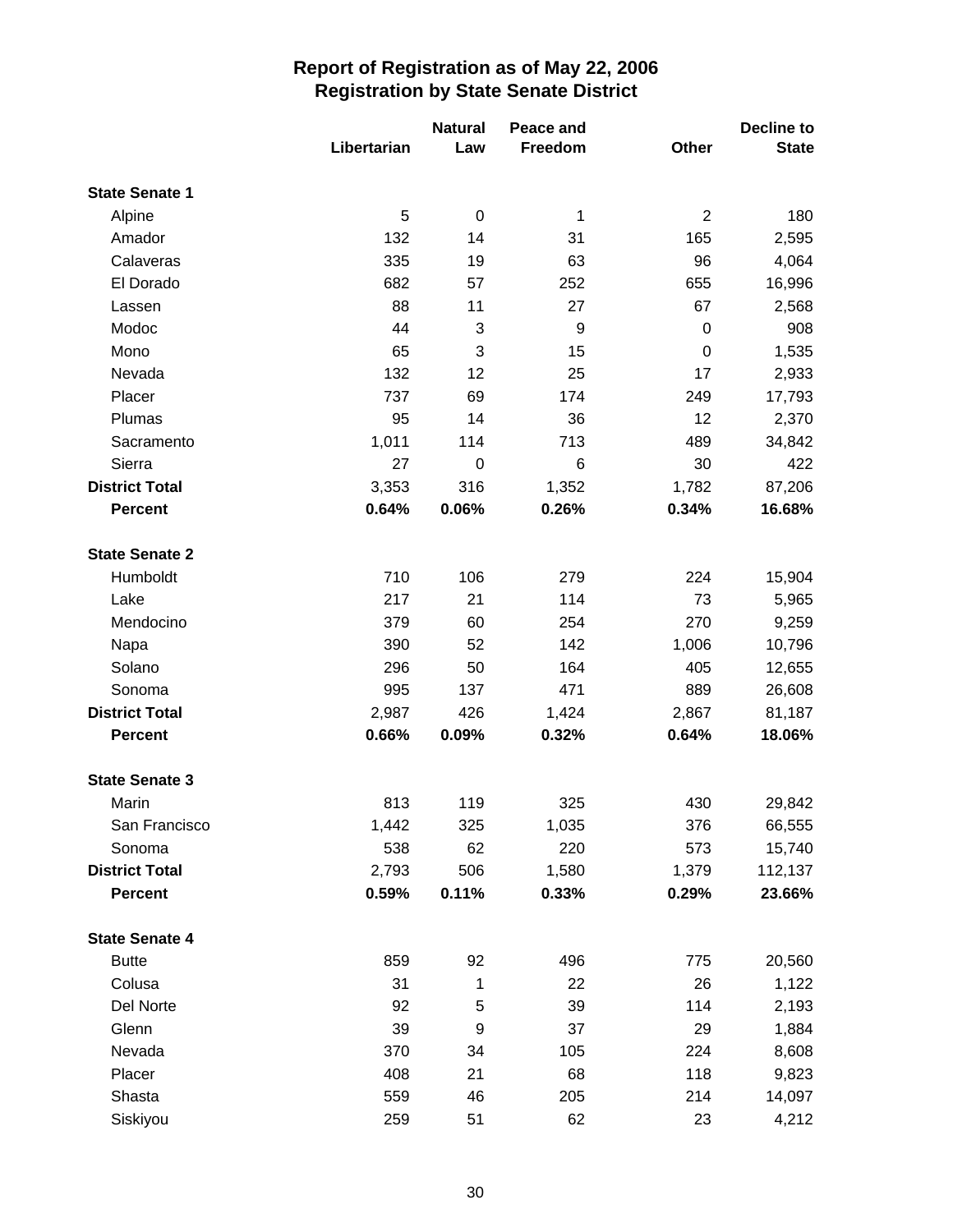|                        | <b>Total</b>      |                   | American   |             |        |
|------------------------|-------------------|-------------------|------------|-------------|--------|
|                        | <b>Registered</b> | <b>Democratic</b> | Republican | Independent | Green  |
| Sutter                 | 38,786            | 12,489            | 19,306     | 898         | 124    |
| Tehama                 | 29,050            | 9,762             | 13,164     | 1,126       | 126    |
| <b>Trinity</b>         | 7,777             | 2,816             | 3,085      | 263         | 139    |
| Yuba                   | 25,982            | 8,857             | 11,129     | 961         | 165    |
| <b>District Total</b>  | 483,449           | 156,406           | 223,531    | 12,972      | 5,423  |
| <b>Percent</b>         |                   | 32.35%            | 46.24%     | 2.68%       | 1.12%  |
| <b>State Senate 5</b>  |                   |                   |            |             |        |
| Sacramento             | 26,188            | 11,440            | 8,858      | 523         | 109    |
| San Joaquin            | 190,743           | 87,986            | 72,011     | 3,196       | 669    |
| Solano                 | 92,026            | 40,765            | 30,405     | 1,889       | 370    |
| Yolo                   | 87,568            | 40,596            | 24,585     | 1,774       | 1,580  |
| <b>District Total</b>  | 396,525           | 180,787           | 135,859    | 7,382       | 2,728  |
| <b>Percent</b>         |                   | 45.59%            | 34.26%     | 1.86%       | 0.69%  |
| <b>State Senate 6</b>  |                   |                   |            |             |        |
| Sacramento             | 379,668           | 178,848           | 109,683    | 9,053       | 4,285  |
| <b>District Total</b>  | 379,668           | 178,848           | 109,683    | 9,053       | 4,285  |
| <b>Percent</b>         |                   | 47.11%            | 28.89%     | 2.38%       | 1.13%  |
| <b>State Senate 7</b>  |                   |                   |            |             |        |
| Contra Costa           | 457,418           | 213,874           | 142,607    | 8,678       | 3,813  |
| <b>District Total</b>  | 457,418           | 213,874           | 142,607    | 8,678       | 3,813  |
| <b>Percent</b>         |                   | 46.76%            | 31.18%     | 1.90%       | 0.83%  |
| <b>State Senate 8</b>  |                   |                   |            |             |        |
| San Francisco          | 181,093           | 94,922            | 23,255     | 2,809       | 3,982  |
| San Mateo              | 248,029           | 124,615           | 57,103     | 4,750       | 2,608  |
| <b>District Total</b>  | 429,122           | 219,537           | 80,358     | 7,559       | 6,590  |
| <b>Percent</b>         |                   | 51.16%            | 18.73%     | 1.76%       | 1.54%  |
| <b>State Senate 9</b>  |                   |                   |            |             |        |
| Alameda                | 397,619           | 231,791           | 56,142     | 5,949       | 11,445 |
| Contra Costa           | 31,845            | 22,261            | 2,528      | 533         | 500    |
| <b>District Total</b>  | 429,464           | 254,052           | 58,670     | 6,482       | 11,945 |
| <b>Percent</b>         |                   | 59.16%            | 13.66%     | 1.51%       | 2.78%  |
| <b>State Senate 10</b> |                   |                   |            |             |        |
| Alameda                | 293,588           | 150,323           | 65,012     | 5,309       | 2,071  |
| Santa Clara            | 58,971            | 24,658            | 14,314     | 1,115       | 297    |
| <b>District Total</b>  | 352,559           | 174,981           | 79,326     | 6,424       | 2,368  |
| <b>Percent</b>         |                   | 49.63%            | 22.50%     | 1.82%       | 0.67%  |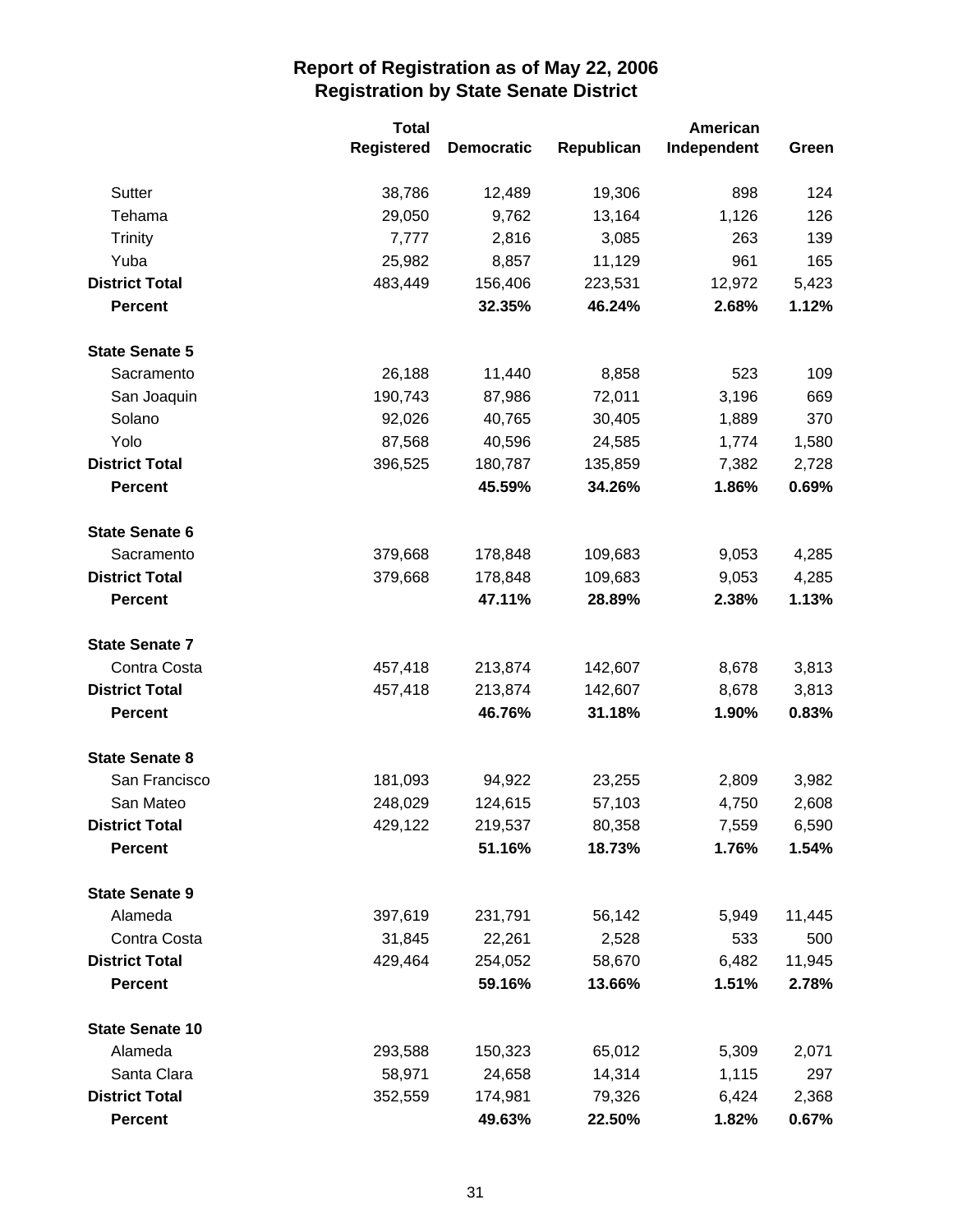|                        |             | <b>Natural</b> | Peace and |       | <b>Decline to</b> |
|------------------------|-------------|----------------|-----------|-------|-------------------|
|                        | Libertarian | Law            | Freedom   | Other | <b>State</b>      |
| Sutter                 | 181         | 18             | 110       | 988   | 4,672             |
| Tehama                 | 202         | 15             | 98        | 137   | 4,420             |
| Trinity                | 79          | 11             | 31        | 100   | 1,253             |
| Yuba                   | 151         | 16             | 92        | 33    | 4,578             |
| <b>District Total</b>  | 3,230       | 319            | 1,365     | 2,781 | 77,422            |
| <b>Percent</b>         | 0.67%       | 0.07%          | 0.28%     | 0.58% | 16.01%            |
| <b>State Senate 5</b>  |             |                |           |       |                   |
| Sacramento             | 88          | 13             | 85        | 52    | 5,020             |
| San Joaquin            | 573         | 132            | 865       | 1,333 | 23,978            |
| Solano                 | 362         | 52             | 160       | 476   | 17,547            |
| Yolo                   | 405         | 73             | 442       | 750   | 17,363            |
| <b>District Total</b>  | 1,428       | 270            | 1,552     | 2,611 | 63,908            |
| <b>Percent</b>         | 0.36%       | 0.07%          | 0.39%     | 0.66% | 16.12%            |
| <b>State Senate 6</b>  |             |                |           |       |                   |
| Sacramento             | 2,023       | 375            | 3,621     | 1,006 | 70,774            |
| <b>District Total</b>  | 2,023       | 375            | 3,621     | 1,006 | 70,774            |
| <b>Percent</b>         | 0.53%       | 0.10%          | 0.95%     | 0.26% | 18.64%            |
| <b>State Senate 7</b>  |             |                |           |       |                   |
| Contra Costa           | 2,116       | 406            | 1,032     | 3,070 | 81,822            |
| <b>District Total</b>  | 2,116       | 406            | 1,032     | 3,070 | 81,822            |
| <b>Percent</b>         | 0.46%       | 0.09%          | 0.23%     | 0.67% | 17.89%            |
| <b>State Senate 8</b>  |             |                |           |       |                   |
| San Francisco          | 847         | 232            | 610       | 261   | 54,175            |
| San Mateo              | 1,062       | 267            | 588       | 628   | 56,408            |
| <b>District Total</b>  | 1,909       | 499            | 1,198     | 889   | 110,583           |
| <b>Percent</b>         | 0.44%       | 0.12%          | 0.28%     | 0.21% | 25.77%            |
| <b>State Senate 9</b>  |             |                |           |       |                   |
| Alameda                | 1,764       | 936            | 2,246     | 2,768 | 84,578            |
| Contra Costa           | 101         | 121            | 188       | 150   | 5,463             |
| <b>District Total</b>  | 1,865       | 1,057          | 2,434     | 2,918 | 90,041            |
| <b>Percent</b>         | 0.43%       | 0.25%          | 0.57%     | 0.68% | 20.97%            |
| <b>State Senate 10</b> |             |                |           |       |                   |
| Alameda                | 1,261       | 324            | 889       | 2,197 | 66,202            |
| Santa Clara            | 272         | 53             | 197       | 153   | 17,912            |
| <b>District Total</b>  | 1,533       | 377            | 1,086     | 2,350 | 84,114            |
| <b>Percent</b>         | 0.43%       | 0.11%          | 0.31%     | 0.67% | 23.86%            |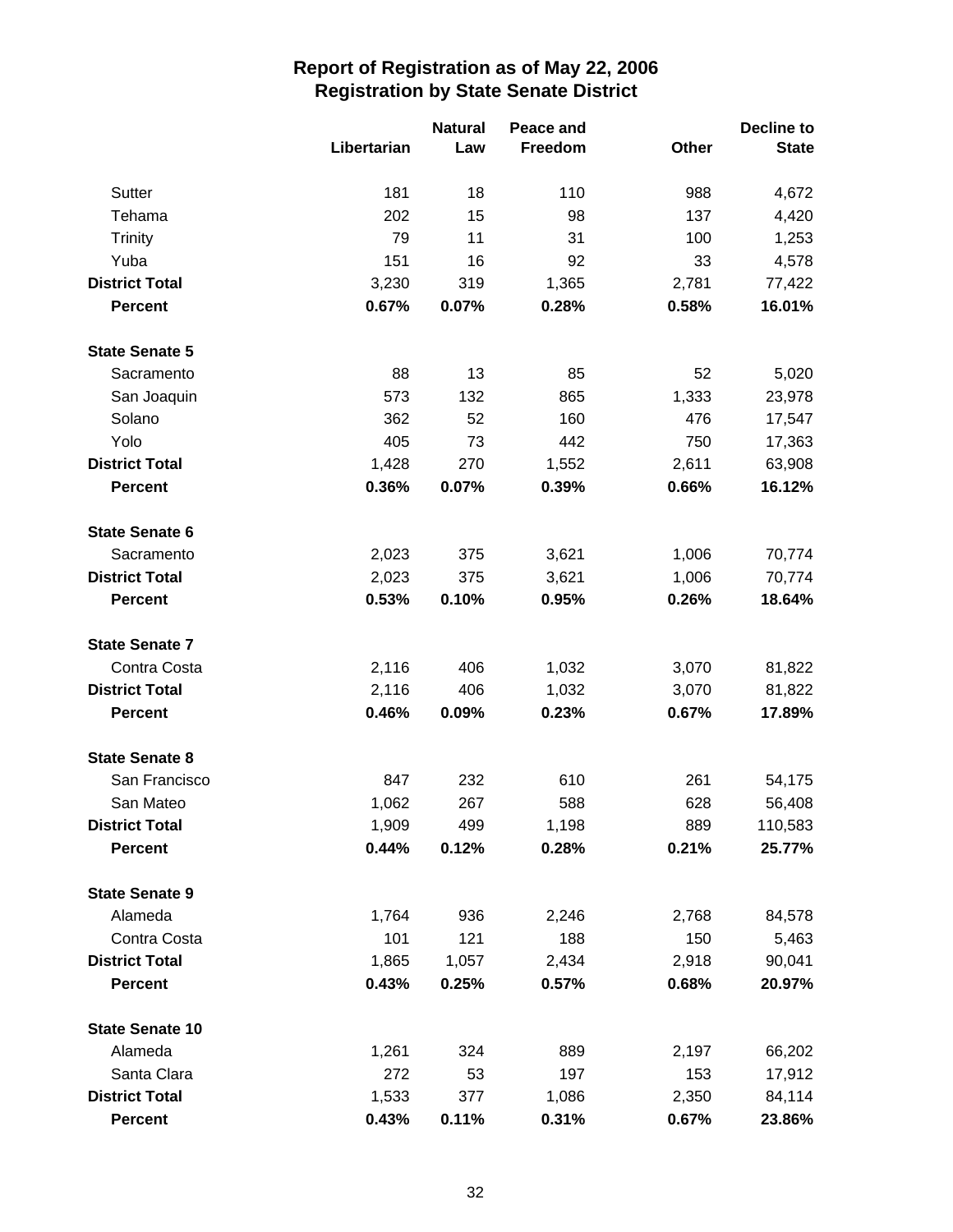|                        | <b>Total</b>      |                   | American   |             |       |
|------------------------|-------------------|-------------------|------------|-------------|-------|
|                        | <b>Registered</b> | <b>Democratic</b> | Republican | Independent | Green |
|                        |                   |                   |            |             |       |
| <b>State Senate 11</b> |                   |                   |            |             |       |
| San Mateo              | 102,276           | 48,002            | 30,036     | 1,744       | 1,142 |
| Santa Clara            | 258,867           | 115,068           | 74,245     | 4,590       | 2,303 |
| Santa Cruz             | 85,757            | 46,783            | 14,368     | 1,581       | 3,749 |
| <b>District Total</b>  | 446,900           | 209,853           | 118,649    | 7,915       | 7,194 |
| <b>Percent</b>         |                   | 46.96%            | 26.55%     | 1.77%       | 1.61% |
| <b>State Senate 12</b> |                   |                   |            |             |       |
| Madera                 | 13,208            | 5,707             | 5,533      | 190         | 27    |
| Merced                 | 91,648            | 41,136            | 38,413     | 1,692       | 306   |
| Monterey               | 61,204            | 33,003            | 16,890     | 1,034       | 254   |
| San Benito             | 25,023            | 11,289            | 8,478      | 582         | 160   |
| Stanislaus             | 128,548           | 56,373            | 50,190     | 2,815       | 566   |
| <b>District Total</b>  | 319,631           | 147,508           | 119,504    | 6,313       | 1,313 |
| <b>Percent</b>         |                   | 46.15%            | 37.39%     | 1.98%       | 0.41% |
| <b>State Senate 13</b> |                   |                   |            |             |       |
| Santa Clara            | 318,363           | 154,678           | 72,304     | 6,093       | 2,723 |
| <b>District Total</b>  | 318,363           | 154,678           | 72,304     | 6,093       | 2,723 |
| <b>Percent</b>         |                   | 48.59%            | 22.71%     | 1.91%       | 0.86% |
| <b>State Senate 14</b> |                   |                   |            |             |       |
| Fresno                 | 217,750           | 73,259            | 110,818    | 3,784       | 1,192 |
| Madera                 | 23,289            | 6,844             | 12,906     | 466         | 145   |
| Mariposa               | 11,328            | 3,653             | 5,312      | 322         | 158   |
| San Joaquin            | 73,341            | 22,959            | 39,086     | 1,507       | 242   |
| Stanislaus             | 71,851            | 25,716            | 33,902     | 1,497       | 230   |
| Tuolumne               | 32,312            | 11,770            | 14,113     | 945         | 305   |
| <b>District Total</b>  | 429,871           | 144,201           | 216,137    | 8,521       | 2,272 |
| <b>Percent</b>         |                   | 33.55%            | 50.28%     | 1.98%       | 0.53% |
| <b>State Senate 15</b> |                   |                   |            |             |       |
| Monterey               | 91,386            | 40,130            | 30,586     | 1,932       | 1,168 |
| San Luis Obispo        | 152,974           | 54,008            | 64,581     | 3,423       | 2,143 |
| Santa Barbara          | 39,843            | 15,364            | 16,909     | 795         | 141   |
| Santa Clara            | 111,443           | 41,252            | 42,734     | 1,904       | 702   |
| Santa Cruz             | 55,613            | 28,024            | 15,031     | 944         | 968   |
| <b>District Total</b>  | 451,259           | 178,778           | 169,841    | 8,998       | 5,122 |
| <b>Percent</b>         |                   | 39.62%            | 37.64%     | 1.99%       | 1.14% |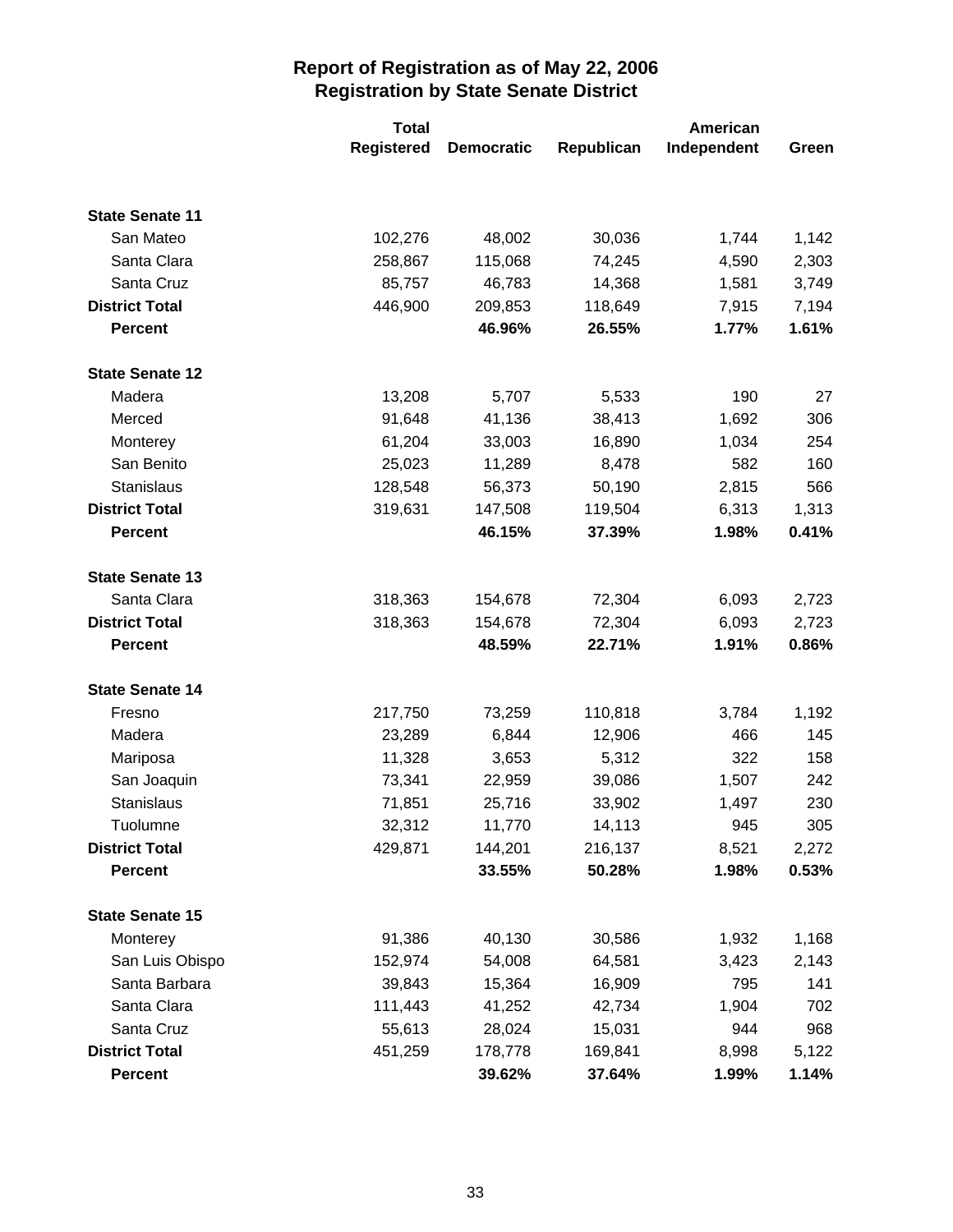|                        |             | <b>Natural</b> | Peace and |       | <b>Decline to</b> |
|------------------------|-------------|----------------|-----------|-------|-------------------|
|                        | Libertarian | Law            | Freedom   | Other | <b>State</b>      |
|                        |             |                |           |       |                   |
| <b>State Senate 11</b> |             |                |           |       |                   |
| San Mateo              | 576         | 75             | 245       | 262   | 20,194            |
| Santa Clara            | 1,598       | 206            | 535       | 635   | 59,687            |
| Santa Cruz             | 825         | 96             | 304       | 725   | 17,326            |
| <b>District Total</b>  | 2,999       | 377            | 1,084     | 1,622 | 97,207            |
| <b>Percent</b>         | 0.67%       | 0.08%          | 0.24%     | 0.36% | 21.75%            |
| <b>State Senate 12</b> |             |                |           |       |                   |
| Madera                 | 33          | $\overline{7}$ | 23        | 42    | 1,646             |
| Merced                 | 245         | 49             | 167       | 131   | 9,509             |
| Monterey               | 195         | 60             | 196       | 109   | 9,463             |
| San Benito             | 133         | 13             | 58        | 92    | 4,218             |
| Stanislaus             | 527         | 89             | 676       | 1,044 | 16,268            |
| <b>District Total</b>  | 1,133       | 218            | 1,120     | 1,418 | 41,104            |
| <b>Percent</b>         | 0.35%       | 0.07%          | 0.35%     | 0.44% | 12.86%            |
| <b>State Senate 13</b> |             |                |           |       |                   |
| Santa Clara            | 1,972       | 316            | 1,107     | 788   | 78,382            |
| <b>District Total</b>  | 1,972       | 316            | 1,107     | 788   | 78,382            |
| <b>Percent</b>         | 0.62%       | 0.10%          | 0.35%     | 0.25% | 24.62%            |
| <b>State Senate 14</b> |             |                |           |       |                   |
| Fresno                 | 812         | 127            | 301       | 2,047 | 25,410            |
| Madera                 | 107         | 8              | 21        | 99    | 2,693             |
| Mariposa               | 79          | 8              | 25        | 154   | 1,617             |
| San Joaquin            | 292         | 24             | 209       | 549   | 8,473             |
| Stanislaus             | 255         | 41             | 245       | 613   | 9,352             |
| Tuolumne               | 207         | 17             | 77        | 119   | 4,759             |
| <b>District Total</b>  | 1,752       | 225            | 878       | 3,581 | 52,304            |
| <b>Percent</b>         | 0.41%       | 0.05%          | 0.20%     | 0.83% | 12.17%            |
| <b>State Senate 15</b> |             |                |           |       |                   |
| Monterey               | 464         | 76             | 199       | 202   | 16,629            |
| San Luis Obispo        | 1,006       | 145            | 286       | 1,840 | 25,542            |
| Santa Barbara          | 179         | 27             | 66        | 389   | 5,973             |
| Santa Clara            | 555         | 56             | 188       | 271   | 23,781            |
| Santa Cruz             | 391         | 54             | 180       | 387   | 9,634             |
| <b>District Total</b>  | 2,595       | 358            | 919       | 3,089 | 81,559            |
| <b>Percent</b>         | 0.58%       | 0.08%          | 0.20%     | 0.68% | 18.07%            |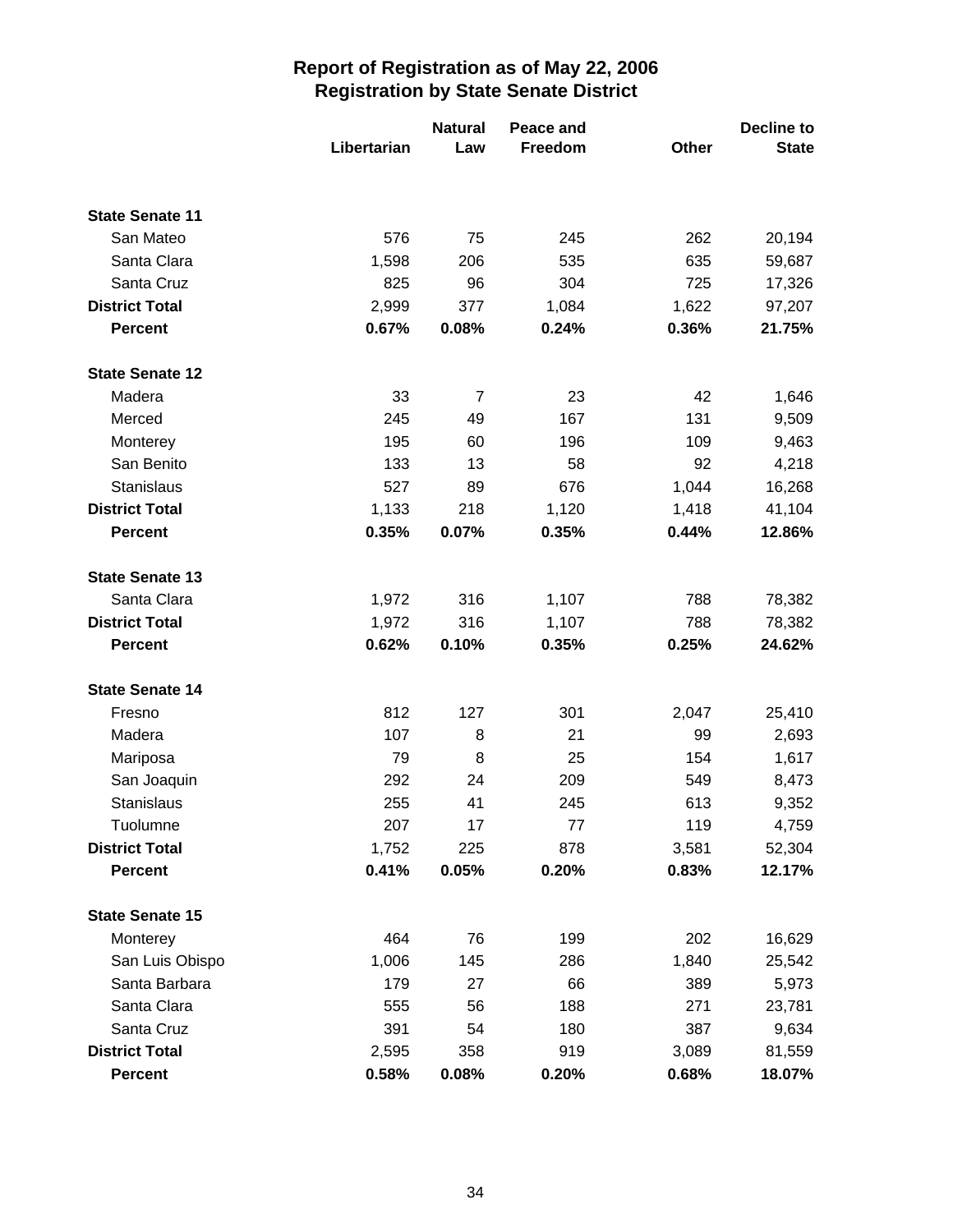|                        | <b>Total</b>      |                   |            | American    |       |
|------------------------|-------------------|-------------------|------------|-------------|-------|
|                        | <b>Registered</b> | <b>Democratic</b> | Republican | Independent | Green |
| <b>State Senate 16</b> |                   |                   |            |             |       |
| Fresno                 | 107,861           | 56,063            | 36,158     | 1,762       | 430   |
| Kern                   | 63,392            | 36,135            | 18,685     | 1,204       | 88    |
| Kings                  | 44,226            | 16,849            | 20,861     | 872         | 111   |
| Tulare                 | 24,769            | 11,116            | 9,706      | 462         | 51    |
| <b>District Total</b>  | 240,248           | 120,163           | 85,410     | 4,300       | 680   |
| <b>Percent</b>         |                   | 50.02%            | 35.55%     | 1.79%       | 0.28% |
| <b>State Senate 17</b> |                   |                   |            |             |       |
| Kern                   | $\overline{7}$    | 1                 | 5          | 0           | 0     |
| Los Angeles            | 286,313           | 101,431           | 125,438    | 6,407       | 1,234 |
| San Bernardino         | 118,257           | 38,032            | 55,877     | 3,662       | 372   |
| Ventura                | 20,417            | 10,122            | 6,144      | 422         | 176   |
| <b>District Total</b>  | 424,994           | 149,586           | 187,464    | 10,491      | 1,782 |
| <b>Percent</b>         |                   | 35.20%            | 44.11%     | 2.47%       | 0.42% |
| <b>State Senate 18</b> |                   |                   |            |             |       |
| Inyo                   | 10,731            | 3,459             | 4,892      | 292         | 111   |
| Kern                   | 223,568           | 64,218            | 120,326    | 6,100       | 688   |
| San Bernardino         | 53,516            | 18,499            | 22,021     | 2,072       | 246   |
| Tulare                 | 108,378           | 34,542            | 54,706     | 2,528       | 506   |
| <b>District Total</b>  | 396,193           | 120,718           | 201,945    | 10,992      | 1,551 |
| <b>Percent</b>         |                   | 30.47%            | 50.97%     | 2.77%       | 0.39% |
| <b>State Senate 19</b> |                   |                   |            |             |       |
| Los Angeles            | 35,276            | 10,916            | 17,074     | 683         | 150   |
| Santa Barbara          | 142,286           | 58,456            | 48,731     | 2,864       | 2,264 |
| Ventura                | 293,103           | 100,241           | 129,537    | 5,962       | 2,485 |
| <b>District Total</b>  | 470,665           | 169,613           | 195,342    | 9,509       | 4,899 |
| Percent                |                   | 36.04%            | 41.50%     | 2.02%       | 1.04% |
| <b>State Senate 20</b> |                   |                   |            |             |       |
| Los Angeles            | 252,487           | 134,444           | 58,192     | 4,732       | 1,584 |
| <b>District Total</b>  | 252,487           | 134,444           | 58,192     | 4,732       | 1,584 |
| <b>Percent</b>         |                   | 53.25%            | 23.05%     | 1.87%       | 0.63% |
| <b>State Senate 21</b> |                   |                   |            |             |       |
| Los Angeles            | 399,852           | 183,471           | 116,906    | 6,443       | 3,551 |
| <b>District Total</b>  | 399,852           | 183,471           | 116,906    | 6,443       | 3,551 |
| Percent                |                   | 45.88%            | 29.24%     | 1.61%       | 0.89% |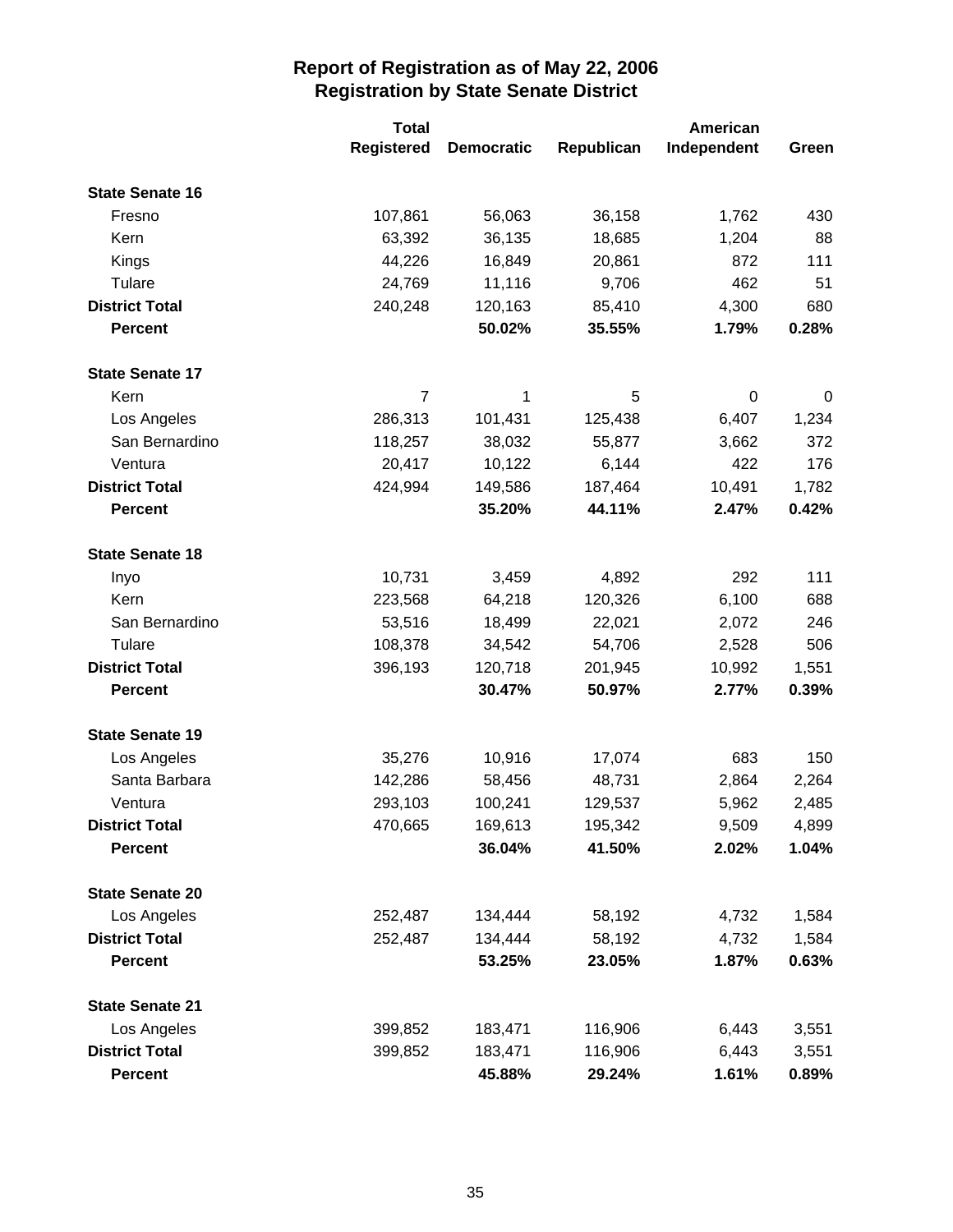|                        |             | <b>Natural</b>  | Peace and |       | <b>Decline to</b> |
|------------------------|-------------|-----------------|-----------|-------|-------------------|
|                        | Libertarian | Law             | Freedom   | Other | <b>State</b>      |
| <b>State Senate 16</b> |             |                 |           |       |                   |
| Fresno                 | 322         | 89              | 251       | 875   | 11,911            |
| Kern                   | 198         | 72              | 212       | 97    | 6,701             |
| Kings                  | 136         | 28              | 16        | 376   | 4,977             |
| Tulare                 | 75          | 30              | 72        | 44    | 3,213             |
| <b>District Total</b>  | 731         | 219             | 551       | 1,392 | 26,802            |
| <b>Percent</b>         | 0.30%       | 0.09%           | 0.23%     | 0.58% | 11.16%            |
| <b>State Senate 17</b> |             |                 |           |       |                   |
| Kern                   | 1           | 0               | 0         | 0     | 0                 |
| Los Angeles            | 1,486       | 298             | 724       | 2,016 | 47,279            |
| San Bernardino         | 671         | 107             | 309       | 656   | 18,571            |
| Ventura                | 115         | 41              | 64        | 180   | 3,153             |
| <b>District Total</b>  | 2,273       | 446             | 1,097     | 2,852 | 69,003            |
| <b>Percent</b>         | 0.53%       | 0.10%           | 0.26%     | 0.67% | 16.24%            |
| <b>State Senate 18</b> |             |                 |           |       |                   |
| Inyo                   | 72          | $6\phantom{1}6$ | 29        | 69    | 1,801             |
| Kern                   | 1,160       | 124             | 357       | 384   | 30,211            |
| San Bernardino         | 381         | 49              | 146       | 328   | 9,774             |
| Tulare                 | 409         | 95              | 211       | 242   | 15,139            |
| <b>District Total</b>  | 2,022       | 274             | 743       | 1,023 | 56,925            |
| <b>Percent</b>         | 0.51%       | 0.07%           | 0.19%     | 0.26% | 14.37%            |
| <b>State Senate 19</b> |             |                 |           |       |                   |
| Los Angeles            | 155         | 22              | 58        | 216   | 6,002             |
| Santa Barbara          | 862         | 119             | 259       | 1,483 | 27,248            |
| Ventura                | 1,666       | 256             | 530       | 2,738 | 49,688            |
| <b>District Total</b>  | 2,683       | 397             | 847       | 4,437 | 82,938            |
| <b>Percent</b>         | 0.57%       | 0.08%           | 0.18%     | 0.94% | 17.62%            |
| <b>State Senate 20</b> |             |                 |           |       |                   |
| Los Angeles            | 1,281       | 437             | 1,599     | 1,652 | 48,566            |
| <b>District Total</b>  | 1,281       | 437             | 1,599     | 1,652 | 48,566            |
| <b>Percent</b>         | 0.51%       | 0.17%           | 0.63%     | 0.65% | 19.24%            |
| <b>State Senate 21</b> |             |                 |           |       |                   |
| Los Angeles            | 2,140       | 506             | 1,775     | 2,969 | 82,091            |
| <b>District Total</b>  | 2,140       | 506             | 1,775     | 2,969 | 82,091            |
| <b>Percent</b>         | 0.54%       | 0.13%           | 0.44%     | 0.74% | 20.53%            |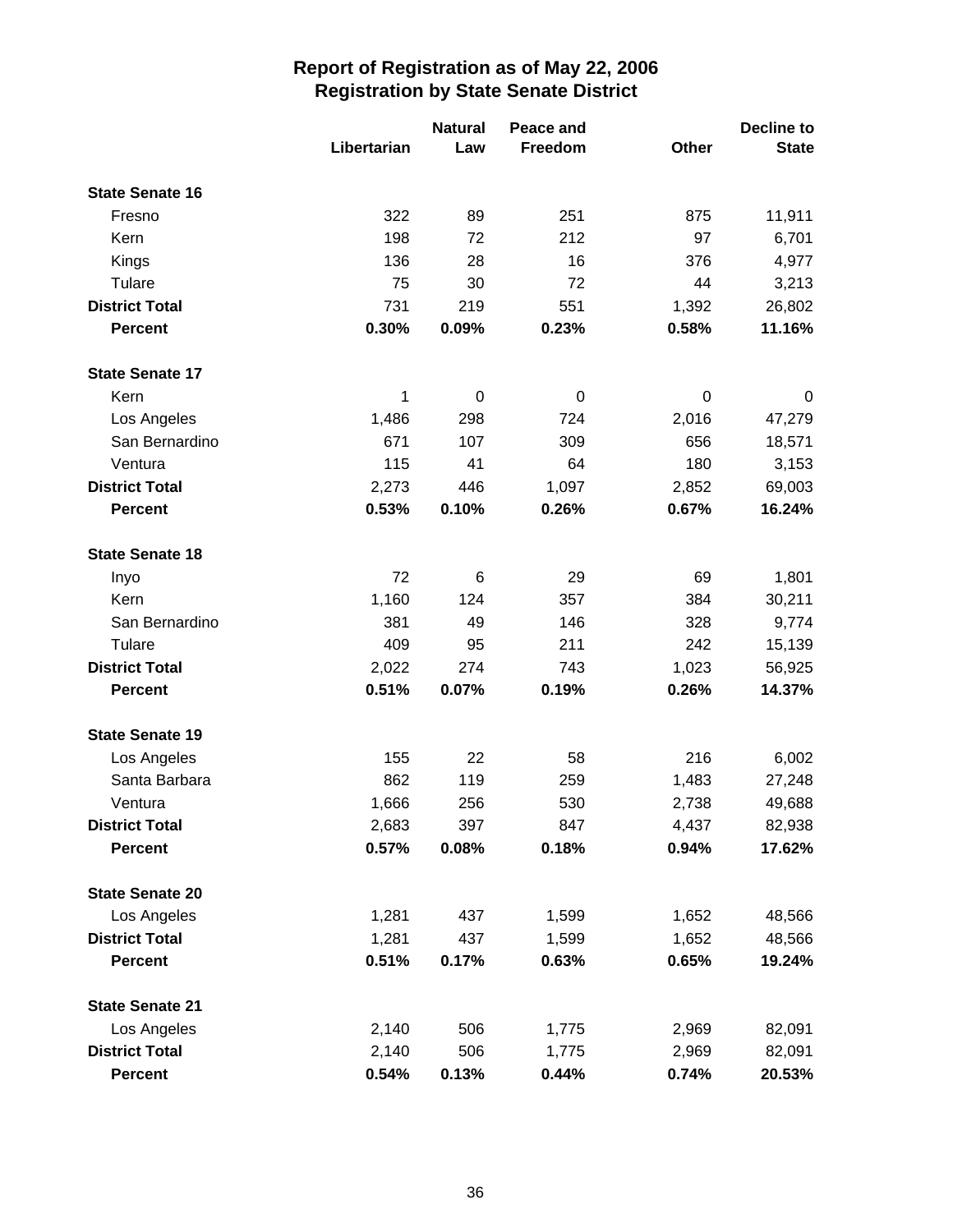|                        | <b>Total</b>      |                   |            | American    |       |
|------------------------|-------------------|-------------------|------------|-------------|-------|
|                        | <b>Registered</b> | <b>Democratic</b> | Republican | Independent | Green |
| <b>State Senate 22</b> |                   |                   |            |             |       |
| Los Angeles            | 203,673           | 116,835           | 34,711     | 3,028       | 1,679 |
| <b>District Total</b>  | 203,673           | 116,835           | 34,711     | 3,028       | 1,679 |
| <b>Percent</b>         |                   | 57.36%            | 17.04%     | 1.49%       | 0.82% |
| <b>State Senate 23</b> |                   |                   |            |             |       |
| Los Angeles            | 388,260           | 194,381           | 100,061    | 5,980       | 3,478 |
| Ventura                | 69,391            | 34,989            | 19,175     | 1,297       | 404   |
| <b>District Total</b>  | 457,651           | 229,370           | 119,236    | 7,277       | 3,882 |
| <b>Percent</b>         |                   | 50.12%            | 26.05%     | 1.59%       | 0.85% |
| <b>State Senate 24</b> |                   |                   |            |             |       |
| Los Angeles            | 280,070           | 147,317           | 66,739     | 4,586       | 1,166 |
| <b>District Total</b>  | 280,070           | 147,317           | 66,739     | 4,586       | 1,166 |
| <b>Percent</b>         |                   | 52.60%            | 23.83%     | 1.64%       | 0.42% |
| <b>State Senate 25</b> |                   |                   |            |             |       |
| Los Angeles            | 326,961           | 197,886           | 64,749     | 5,106       | 1,316 |
| <b>District Total</b>  | 326,961           | 197,886           | 64,749     | 5,106       | 1,316 |
| <b>Percent</b>         |                   | 60.52%            | 19.80%     | 1.56%       | 0.40% |
| <b>State Senate 26</b> |                   |                   |            |             |       |
| Los Angeles            | 334,142           | 216,465           | 39,951     | 5,006       | 2,812 |
| <b>District Total</b>  | 334,142           | 216,465           | 39,951     | 5,006       | 2,812 |
| <b>Percent</b>         |                   | 64.78%            | 11.96%     | 1.50%       | 0.84% |
| <b>State Senate 27</b> |                   |                   |            |             |       |
| Los Angeles            | 340,914           | 167,925           | 97,259     | 6,045       | 2,188 |
| <b>District Total</b>  | 340,914           | 167,925           | 97,259     | 6,045       | 2,188 |
| <b>Percent</b>         |                   | 49.26%            | 28.53%     | 1.77%       | 0.64% |
| <b>State Senate 28</b> |                   |                   |            |             |       |
| Los Angeles            | 414,571           | 193,719           | 117,913    | 6,875       | 3,463 |
| <b>District Total</b>  | 414,571           | 193,719           | 117,913    | 6,875       | 3,463 |
| <b>Percent</b>         |                   | 46.73%            | 28.44%     | 1.66%       | 0.84% |
| <b>State Senate 29</b> |                   |                   |            |             |       |
| Los Angeles            | 244,481           | 83,026            | 101,204    | 4,070       | 1,466 |
| Orange                 | 125,227           | 34,723            | 66,468     | 2,378       | 501   |
| San Bernardino         | 64,365            | 22,783            | 28,266     | 1,272       | 212   |
| <b>District Total</b>  | 434,073           | 140,532           | 195,938    | 7,720       | 2,179 |
| <b>Percent</b>         |                   | 32.38%            | 45.14%     | 1.78%       | 0.50% |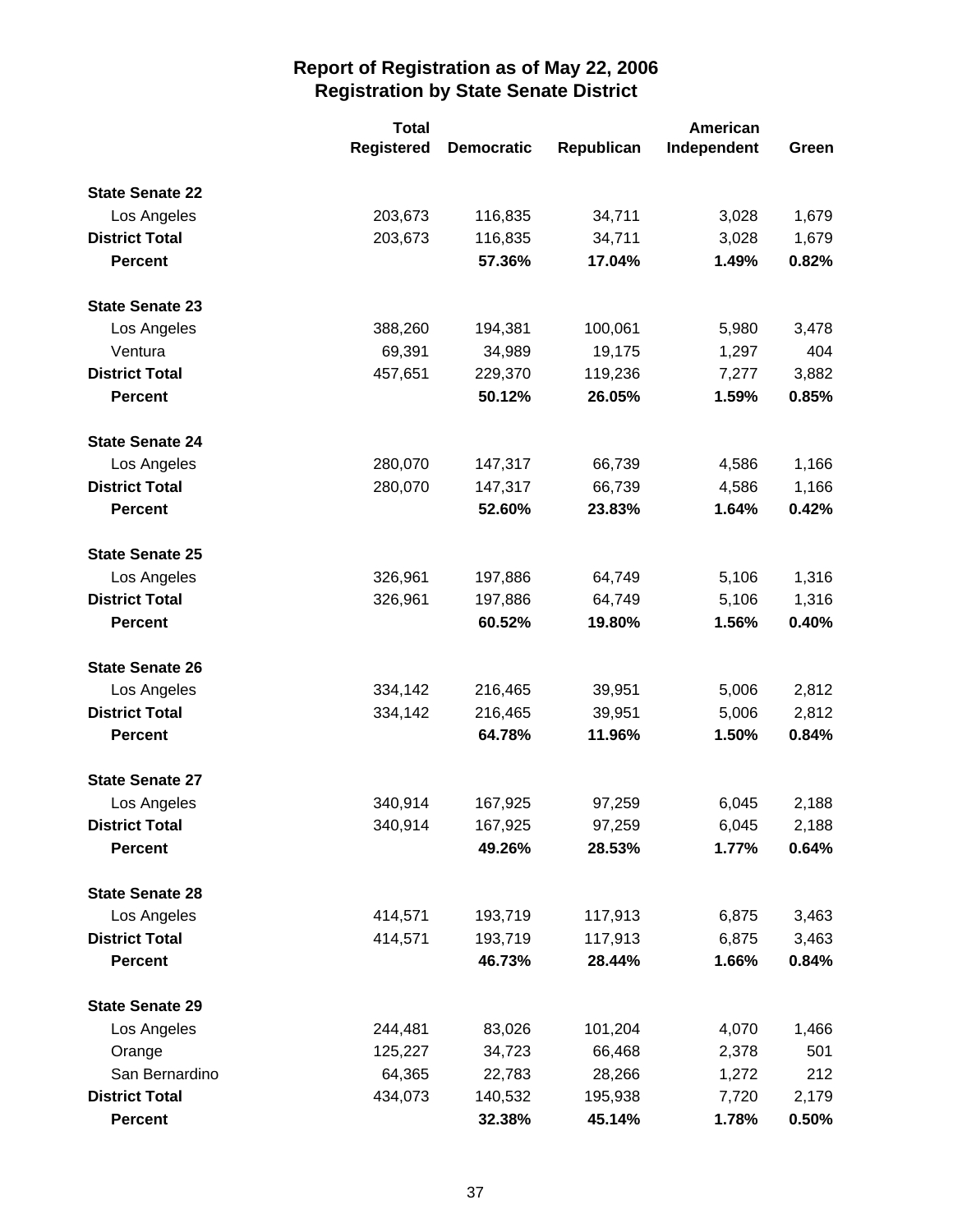|                        |             | <b>Natural</b> | Peace and |       | <b>Decline to</b> |  |
|------------------------|-------------|----------------|-----------|-------|-------------------|--|
|                        | Libertarian | Law            | Freedom   | Other | <b>State</b>      |  |
| <b>State Senate 22</b> |             |                |           |       |                   |  |
| Los Angeles            | 813         | 412            | 2,406     | 1,003 | 42,786            |  |
| <b>District Total</b>  | 813         | 412            | 2,406     | 1,003 | 42,786            |  |
| <b>Percent</b>         | 0.40%       | 0.20%          | 1.18%     | 0.49% | 21.01%            |  |
| <b>State Senate 23</b> |             |                |           |       |                   |  |
| Los Angeles            | 2,135       | 393            | 1,126     | 3,286 | 77,420            |  |
| Ventura                | 279         | 103            | 259       | 534   | 12,351            |  |
| <b>District Total</b>  | 2,414       | 496            | 1,385     | 3,820 | 89,771            |  |
| <b>Percent</b>         | 0.53%       | 0.11%          | 0.30%     | 0.83% | 19.62%            |  |
| <b>State Senate 24</b> |             |                |           |       |                   |  |
| Los Angeles            | 1,022       | 441            | 2,635     | 1,340 | 54,824            |  |
| <b>District Total</b>  | 1,022       | 441            | 2,635     | 1,340 | 54,824            |  |
| <b>Percent</b>         | 0.36%       | 0.16%          | 0.94%     | 0.48% | 19.58%            |  |
| <b>State Senate 25</b> |             |                |           |       |                   |  |
| Los Angeles            | 1,131       | 2,026          | 2,453     | 1,607 | 50,687            |  |
| <b>District Total</b>  | 1,131       | 2,026          | 2,453     | 1,607 | 50,687            |  |
| <b>Percent</b>         | 0.35%       | 0.62%          | 0.75%     | 0.49% | 15.50%            |  |
| <b>State Senate 26</b> |             |                |           |       |                   |  |
| Los Angeles            | 1,463       | 1,145          | 2,050     | 2,246 | 63,004            |  |
| <b>District Total</b>  | 1,463       | 1,145          | 2,050     | 2,246 | 63,004            |  |
| <b>Percent</b>         | 0.44%       | 0.34%          | 0.61%     | 0.67% | 18.86%            |  |
| <b>State Senate 27</b> |             |                |           |       |                   |  |
| Los Angeles            | 1,650       | 690            | 2,532     | 1,742 | 60,883            |  |
| <b>District Total</b>  | 1,650       | 690            | 2,532     | 1,742 | 60,883            |  |
| <b>Percent</b>         | 0.48%       | 0.20%          | 0.74%     | 0.51% | 17.86%            |  |
| <b>State Senate 28</b> |             |                |           |       |                   |  |
| Los Angeles            | 2,405       | 694            | 1,882     | 3,109 | 84,511            |  |
| <b>District Total</b>  | 2,405       | 694            | 1,882     | 3,109 | 84,511            |  |
| <b>Percent</b>         | 0.58%       | 0.17%          | 0.45%     | 0.75% | 20.39%            |  |
| <b>State Senate 29</b> |             |                |           |       |                   |  |
| Los Angeles            | 1,186       | 250            | 917       | 1,453 | 50,909            |  |
| Orange                 | 651         | 157            | 298       | 441   | 19,610            |  |
| San Bernardino         | 276         | 138            | 188       | 299   | 10,931            |  |
| <b>District Total</b>  | 2,113       | 545            | 1,403     | 2,193 | 81,450            |  |
| <b>Percent</b>         | 0.49%       | 0.13%          | 0.32%     | 0.51% | 18.76%            |  |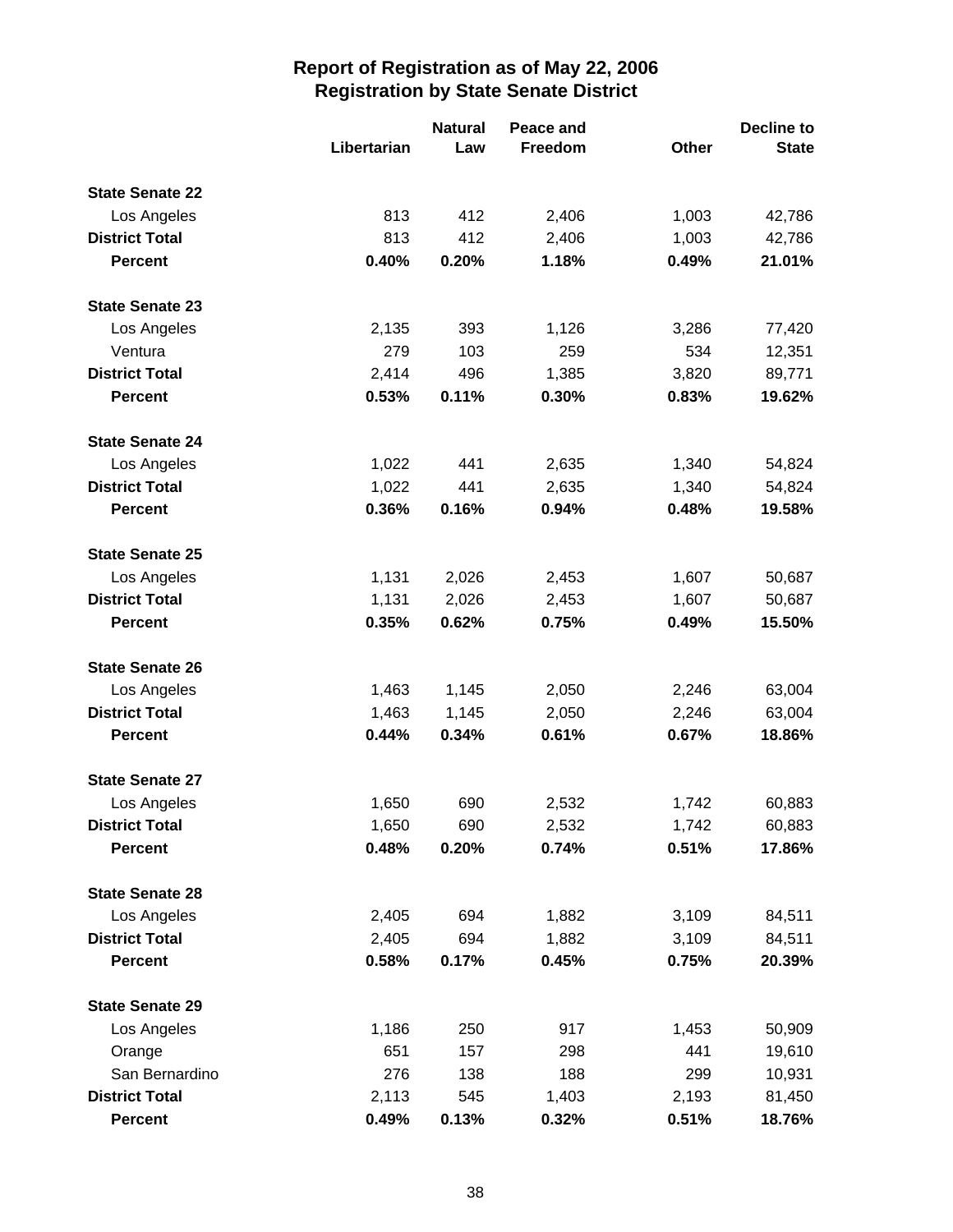|                        | <b>Total</b>      |                   | American   |             |       |
|------------------------|-------------------|-------------------|------------|-------------|-------|
|                        | <b>Registered</b> | <b>Democratic</b> | Republican | Independent | Green |
|                        |                   |                   |            |             |       |
| <b>State Senate 30</b> |                   |                   |            |             |       |
| Los Angeles            | 287,916           | 158,593           | 71,915     | 4,402       | 1,095 |
| <b>District Total</b>  | 287,916           | 158,593           | 71,915     | 4,402       | 1,095 |
| <b>Percent</b>         |                   | 55.08%            | 24.98%     | 1.53%       | 0.38% |
| <b>State Senate 31</b> |                   |                   |            |             |       |
| Riverside              | 144,832           | 54,885            | 59,907     | 3,259       | 790   |
| San Bernardino         | 267,656           | 87,494            | 127,814    | 6,403       | 1,378 |
| <b>District Total</b>  | 412,488           | 142,379           | 187,721    | 9,662       | 2,168 |
| <b>Percent</b>         |                   | 34.52%            | 45.51%     | 2.34%       | 0.53% |
| <b>State Senate 32</b> |                   |                   |            |             |       |
| Los Angeles            | 44,567            | 23,522            | 11,618     | 779         | 218   |
| San Bernardino         | 244,591           | 116,676           | 82,649     | 5,157       | 798   |
| <b>District Total</b>  | 289,158           | 140,198           | 94,267     | 5,936       | 1,016 |
| <b>Percent</b>         |                   | 48.48%            | 32.60%     | 2.05%       | 0.35% |
| <b>State Senate 33</b> |                   |                   |            |             |       |
| Orange                 | 501,383           | 134,736           | 259,246    | 9,797       | 2,395 |
| <b>District Total</b>  | 501,383           | 134,736           | 259,246    | 9,797       | 2,395 |
| <b>Percent</b>         |                   | 26.87%            | 51.71%     | 1.95%       | 0.48% |
| <b>State Senate 34</b> |                   |                   |            |             |       |
| Orange                 | 278,955           | 111,562           | 108,273    | 5,215       | 1,128 |
| <b>District Total</b>  | 278,955           | 111,562           | 108,273    | 5,215       | 1,128 |
| <b>Percent</b>         |                   | 39.99%            | 38.81%     | 1.87%       | 0.40% |
| <b>State Senate 35</b> |                   |                   |            |             |       |
| Orange                 | 517,667           | 147,846           | 249,283    | 10,439      | 3,578 |
| <b>District Total</b>  | 517,667           | 147,846           | 249,283    | 10,439      | 3,578 |
| <b>Percent</b>         |                   | 28.56%            | 48.16%     | 2.02%       | 0.69% |
| <b>State Senate 36</b> |                   |                   |            |             |       |
| Riverside              | 111,217           | 26,430            | 60,842     | 2,631       | 367   |
| San Diego              | 360,679           | 102,761           | 172,329    | 8,618       | 1,807 |
| <b>District Total</b>  | 471,896           | 129,191           | 233,171    | 11,249      | 2,174 |
| <b>Percent</b>         |                   | 27.38%            | 49.41%     | 2.38%       | 0.46% |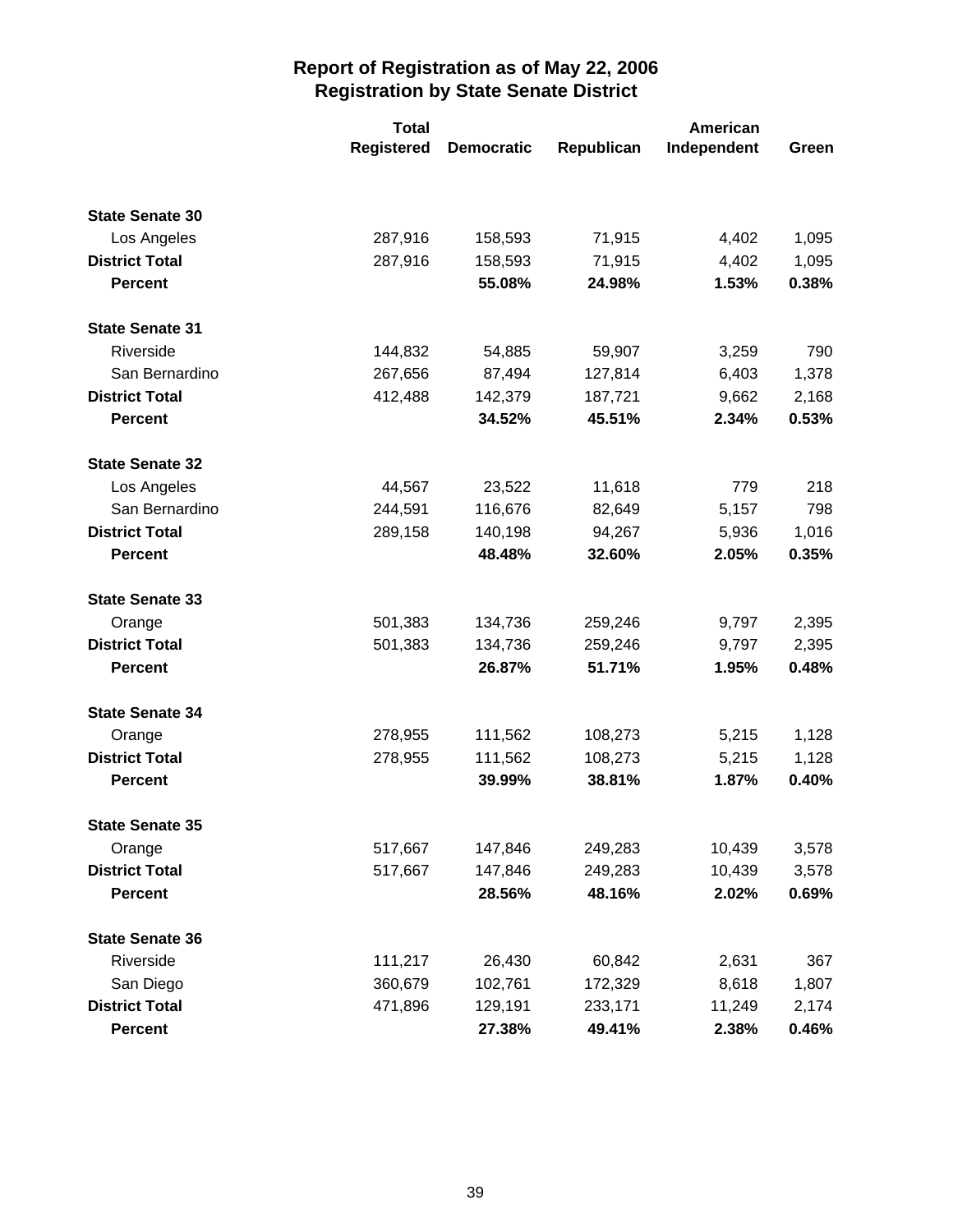|                        |             | <b>Natural</b> | Peace and | <b>Decline to</b> |              |  |
|------------------------|-------------|----------------|-----------|-------------------|--------------|--|
|                        | Libertarian | Law            | Freedom   | <b>Other</b>      | <b>State</b> |  |
|                        |             |                |           |                   |              |  |
| <b>State Senate 30</b> |             |                |           |                   |              |  |
| Los Angeles            | 985         | 571            | 3,044     | 1,287             | 46,024       |  |
| <b>District Total</b>  | 985         | 571            | 3,044     | 1,287             | 46,024       |  |
| <b>Percent</b>         | 0.34%       | 0.20%          | 1.06%     | 0.45%             | 15.99%       |  |
| <b>State Senate 31</b> |             |                |           |                   |              |  |
| Riverside              | 807         | 280            | 780       | 882               | 23,242       |  |
| San Bernardino         | 1,323       | 267            | 704       | 1,404             | 40,869       |  |
| <b>District Total</b>  | 2,130       | 547            | 1,484     | 2,286             | 64,111       |  |
| <b>Percent</b>         | 0.52%       | 0.13%          | 0.36%     | 0.55%             | 15.54%       |  |
| <b>State Senate 32</b> |             |                |           |                   |              |  |
| Los Angeles            | 142         | 71             | 506       | 201               | 7,510        |  |
| San Bernardino         | 902         | 331            | 1,316     | 1,181             | 35,581       |  |
| <b>District Total</b>  | 1,044       | 402            | 1,822     | 1,382             | 43,091       |  |
| <b>Percent</b>         | 0.36%       | 0.14%          | 0.63%     | 0.48%             | 14.90%       |  |
| <b>State Senate 33</b> |             |                |           |                   |              |  |
| Orange                 | 3,356       | 590            | 962       | 1,626             | 88,675       |  |
| <b>District Total</b>  | 3,356       | 590            | 962       | 1,626             | 88,675       |  |
| <b>Percent</b>         | 0.67%       | 0.12%          | 0.19%     | 0.32%             | 17.69%       |  |
| <b>State Senate 34</b> |             |                |           |                   |              |  |
| Orange                 | 1,553       | 509            | 1,242     | 971               | 48,502       |  |
| <b>District Total</b>  | 1,553       | 509            | 1,242     | 971               | 48,502       |  |
| <b>Percent</b>         | 0.56%       | 0.18%          | 0.45%     | 0.35%             | 17.39%       |  |
| <b>State Senate 35</b> |             |                |           |                   |              |  |
| Orange                 | 4,009       | 871            | 1,224     | 1,894             | 98,523       |  |
| <b>District Total</b>  | 4,009       | 871            | 1,224     | 1,894             | 98,523       |  |
| <b>Percent</b>         | 0.77%       | 0.17%          | 0.24%     | 0.37%             | 19.03%       |  |
| <b>State Senate 36</b> |             |                |           |                   |              |  |
| Riverside              | 543         | 79             | 185       | 750               | 19,390       |  |
| San Diego              | 2,342       | 754            | 598       | 1,856             | 69,614       |  |
| <b>District Total</b>  | 2,885       | 833            | 783       | 2,606             | 89,004       |  |
| <b>Percent</b>         | 0.61%       | 0.18%          | 0.17%     | 0.55%             | 18.86%       |  |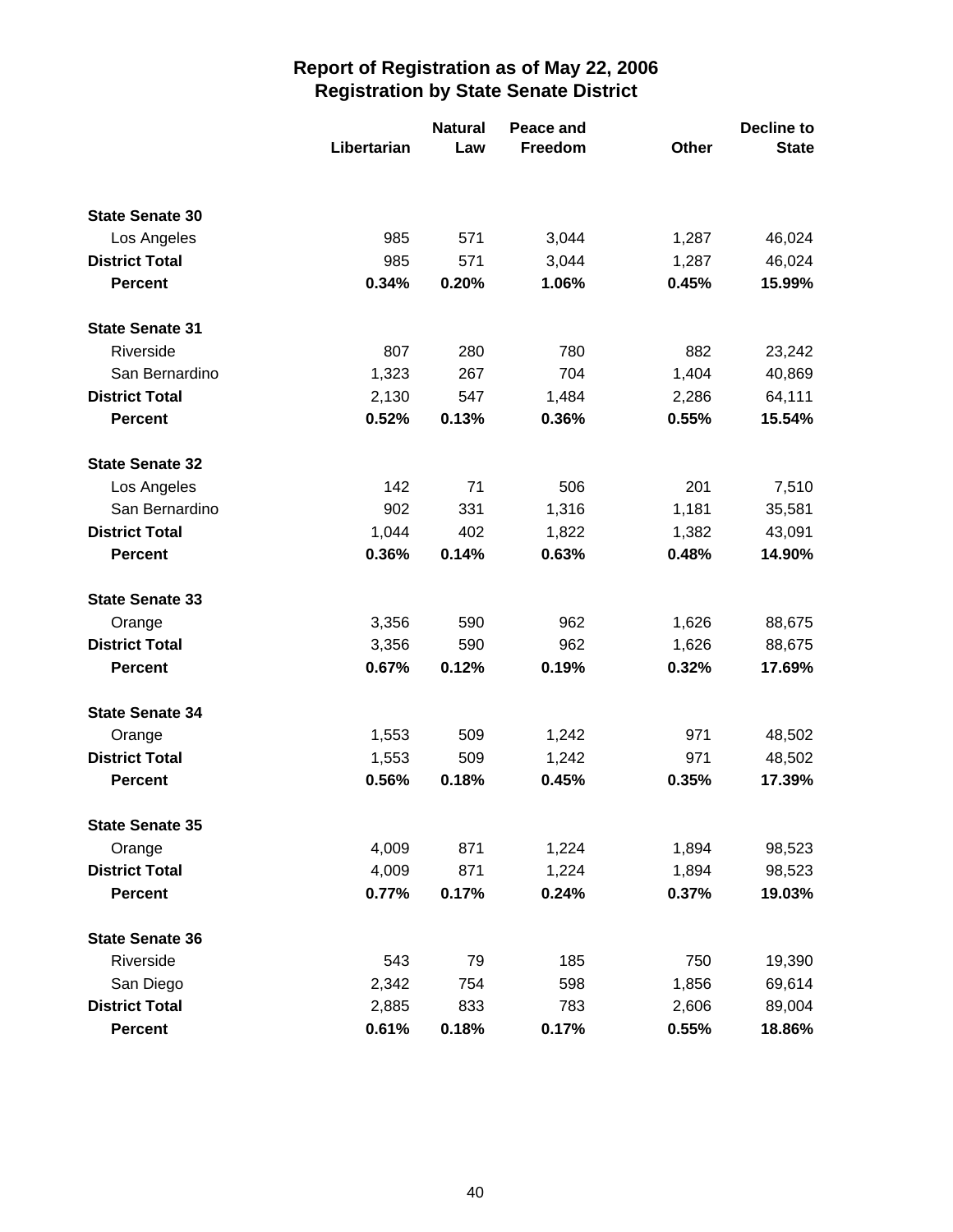|                        | <b>Total</b>      |                   |            | American    |         |
|------------------------|-------------------|-------------------|------------|-------------|---------|
|                        | <b>Registered</b> | <b>Democratic</b> | Republican | Independent | Green   |
| <b>State Senate 37</b> |                   |                   |            |             |         |
| Riverside              | 428,597           | 147,275           | 198,944    | 9,767       | 1,463   |
| <b>District Total</b>  | 428,597           | 147,275           | 198,944    | 9,767       | 1,463   |
| <b>Percent</b>         |                   | 34.36%            | 46.42%     | 2.28%       | 0.34%   |
| <b>State Senate 38</b> |                   |                   |            |             |         |
| Orange                 | 52,978            | 12,372            | 28,918     | 1,236       | 338     |
| San Diego              | 369,851           | 105,272           | 169,302    | 8,936       | 2,410   |
| <b>District Total</b>  | 422,829           | 117,644           | 198,220    | 10,172      | 2,748   |
| <b>Percent</b>         |                   | 27.82%            | 46.88%     | 2.41%       | 0.65%   |
| <b>State Senate 39</b> |                   |                   |            |             |         |
| San Diego              | 430,131           | 172,591           | 135,368    | 9,508       | 4,273   |
| <b>District Total</b>  | 430,131           | 172,591           | 135,368    | 9,508       | 4,273   |
| <b>Percent</b>         |                   | 40.13%            | 31.47%     | 2.21%       | 0.99%   |
| <b>State Senate 40</b> |                   |                   |            |             |         |
| Imperial               | 53,764            | 29,827            | 14,255     | 973         | 117     |
| Riverside              | 61,172            | 28,883            | 23,117     | 1,037       | 121     |
| San Diego              | 195,357           | 85,551            | 61,101     | 3,760       | 970     |
| <b>District Total</b>  | 310,293           | 144,261           | 98,473     | 5,770       | 1,208   |
| <b>Percent</b>         |                   | 46.49%            | 31.74%     | 1.86%       | 0.39%   |
| <b>State Total</b>     | 15,668,439        | 6,685,288         | 5,387,865  | 311,481     | 143,573 |
| <b>Percent</b>         |                   | 42.67%            | 34.39%     | 1.99%       | 0.92%   |